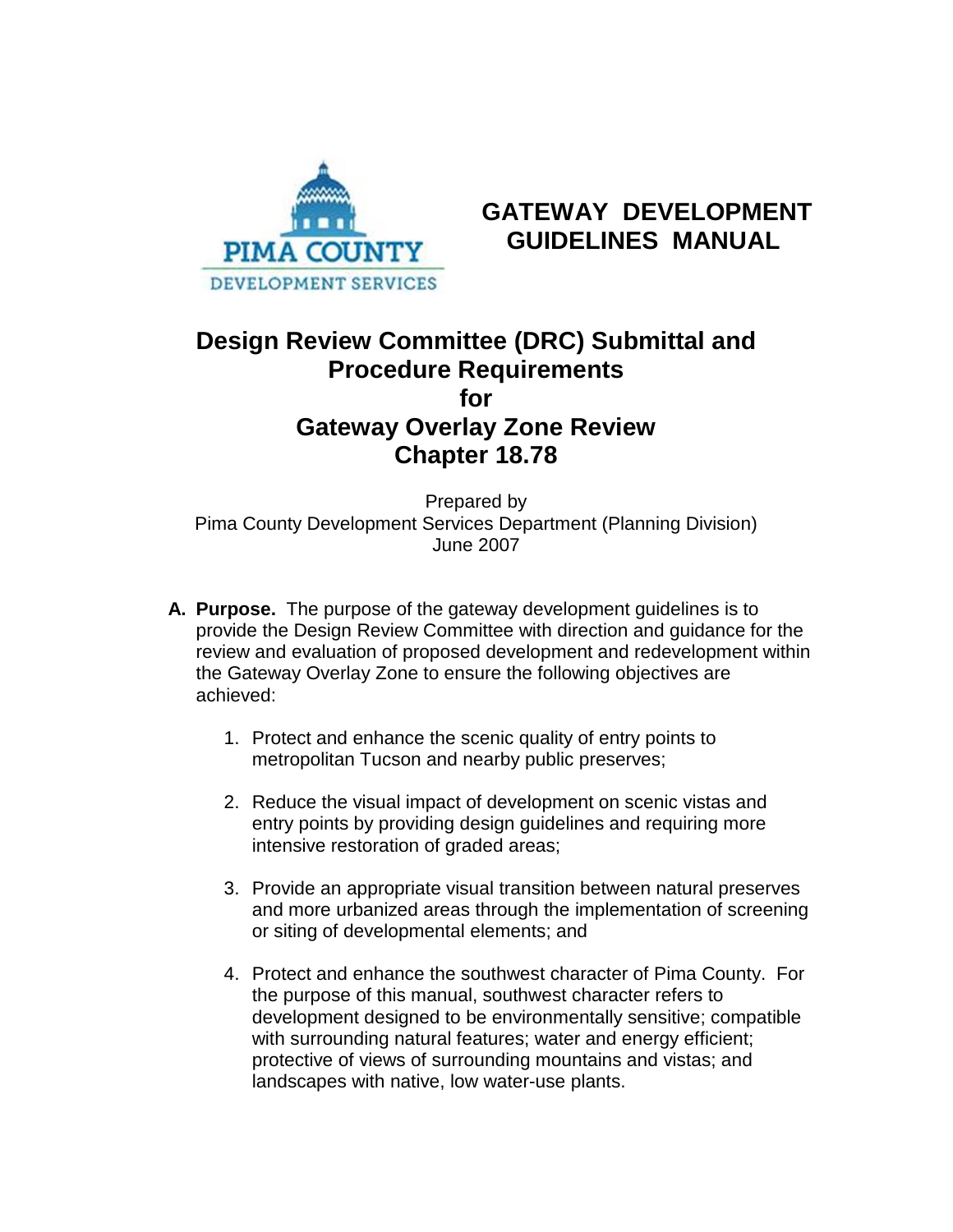- 5. Encourage well-designed buildings and sites.
- 6. Communicate to land use development applicants the goals of the Gateway Overlay Zone and the role of Design Review Committee takes in implementing the gateway standards and guidelines.
- 7. Provide for safe connectivity between motorized vehicles, nonmotorized vehicles, and pedestrians.
- 8. Encourage pedestrian scale developments that take advantage of the visual values of on-site aesthetics of architectural and landscape design and off-site scenic qualities.
- 9. Maintain and encourage economic growth and health.
- 10.Encourage energy efficiently through design incorporating environmental and solar integration.
- **B. Applicability.** Section 18.78.040 of the Pima County Zoning Code requires all development to be reviewed and approved the Pima County Design Review Committee. The guidelines are flexible and are not intended to be a list of requirements for development in the gateway. They are, however, a guide by which the Design Review Committee can base their recommendation and comments.
- **C. Organization.** The guidelines are divided into five sections: parking and circulation, landscaping, site design, signs, and architectural design. Each section has a related design objective. The design objective states what the community hopes to achieve. Design guidelines are provided to give direction to the Pima County Design Review Committee, who will determine whether or not the proposed development meets the intent of the zoning code and guidelines.

## **D. Parking and Circulation.**

#### 1. **Design Objective**

Provide visually unobtrusive parking facilities and circulation corridors. Use landscape and other design features to interrupt large expanses of having in large parking lots to create smaller areas of connected parking facilities.

#### **2. Guidelines**

- a. Vehicular linkages are encouraged between the parking facilities on adjacent sites.
- b. Parking facilities where possible should be shared.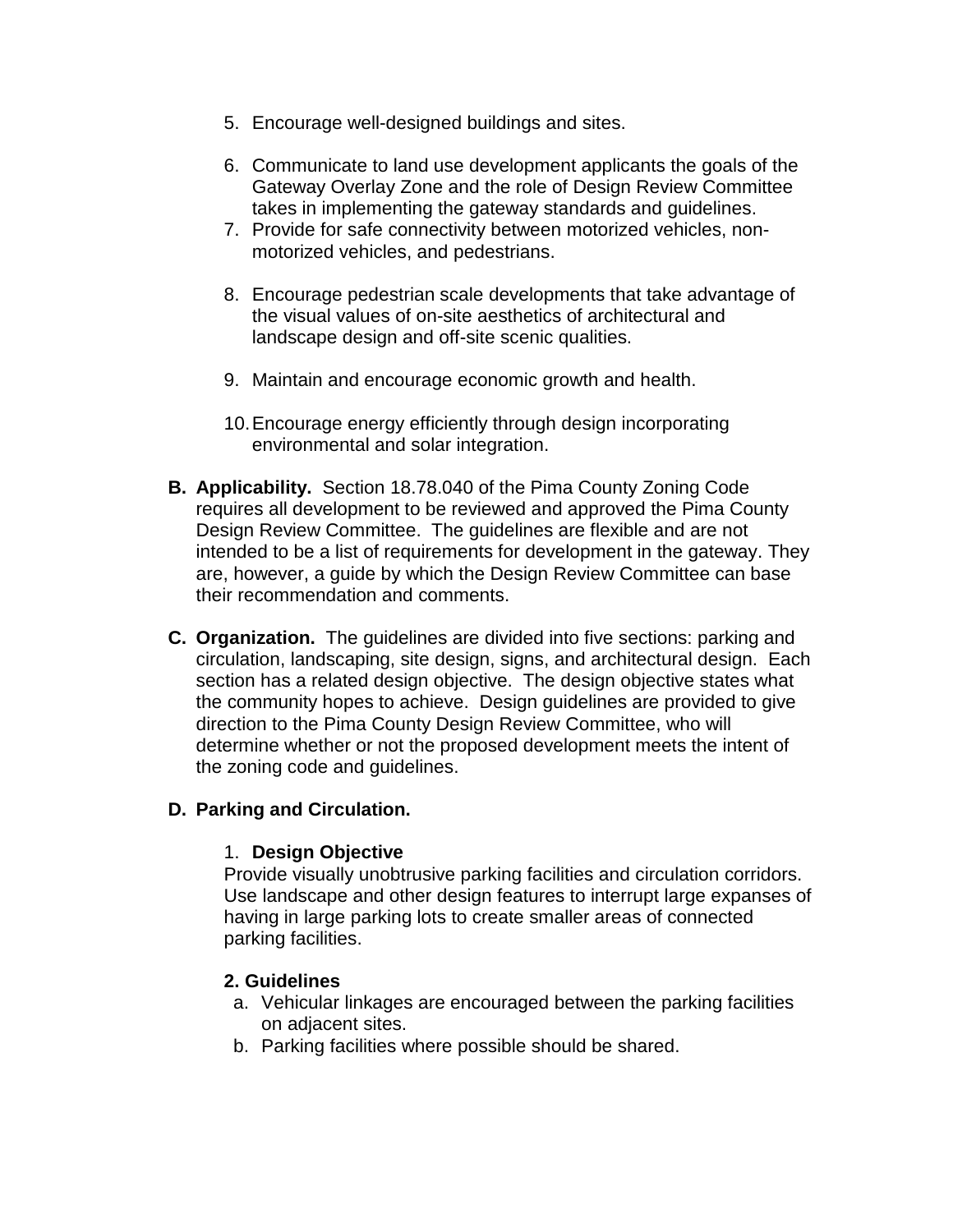- c. When abutting vacant undeveloped land, new development is encouraged to provide for future connection opportunities within its interior road and pedestrian network.
- d. Monotonous, long parking drive lanes and expansive surface parking areas should be avoided.
- e. The amount of area devoted to parking should be minimized by designing shared and interconnected parking areas between uses with different peak demand times.
- f. Impervious surface areas should be minimized.
- g. Parking areas should be divided into an interconnected series of smaller, dispersed courts, separated by landscaping, in order to reduce the visual impact of large parking areas.
- h. Parking area reductions through the application of Section 18.75.050 (B)(5) is encouraged.
- i. Pedestrian paths shall be clearly marked with the use of one of the following elements:
	- (1)Pavers;
	- (2)Concrete; or
	- (3) Painted Striping.
- j. Landscaping should be used to visually interrupt expansive paved areas.

## **E. Landscaping**

## **1. Objectives**

- a. Provide for physical, visual, and noise buffers and transition between different land uses.
- b. Break up large expenses of paving within large parking lots by creating small-scale areas of connected parking facilities.
- c. Create an aesthetically attractive site design.

## **2. Guidelines**

- a. Site landscaping should:
	- (1) Provide an appropriate and attractive visual buffer compatible with neighborhood landscaping character;
	- (2) Promote water conservation by incorporating storm water collection and drip irrigation or other systems;
	- (3) Utilize plants that require low maintenance;
	- (4) Screen transformers and loading areas;
	- (5) Reduce the potential negative impact to adjoining properties caused by noise, air pollution, lighting, movement of cars, and other activities related to the land use on the site;
	- (6) Protect the openness and continuity of existing landscape and neighborhoods by retaining and planting native trees, shrubs, cacti, and groundcover; and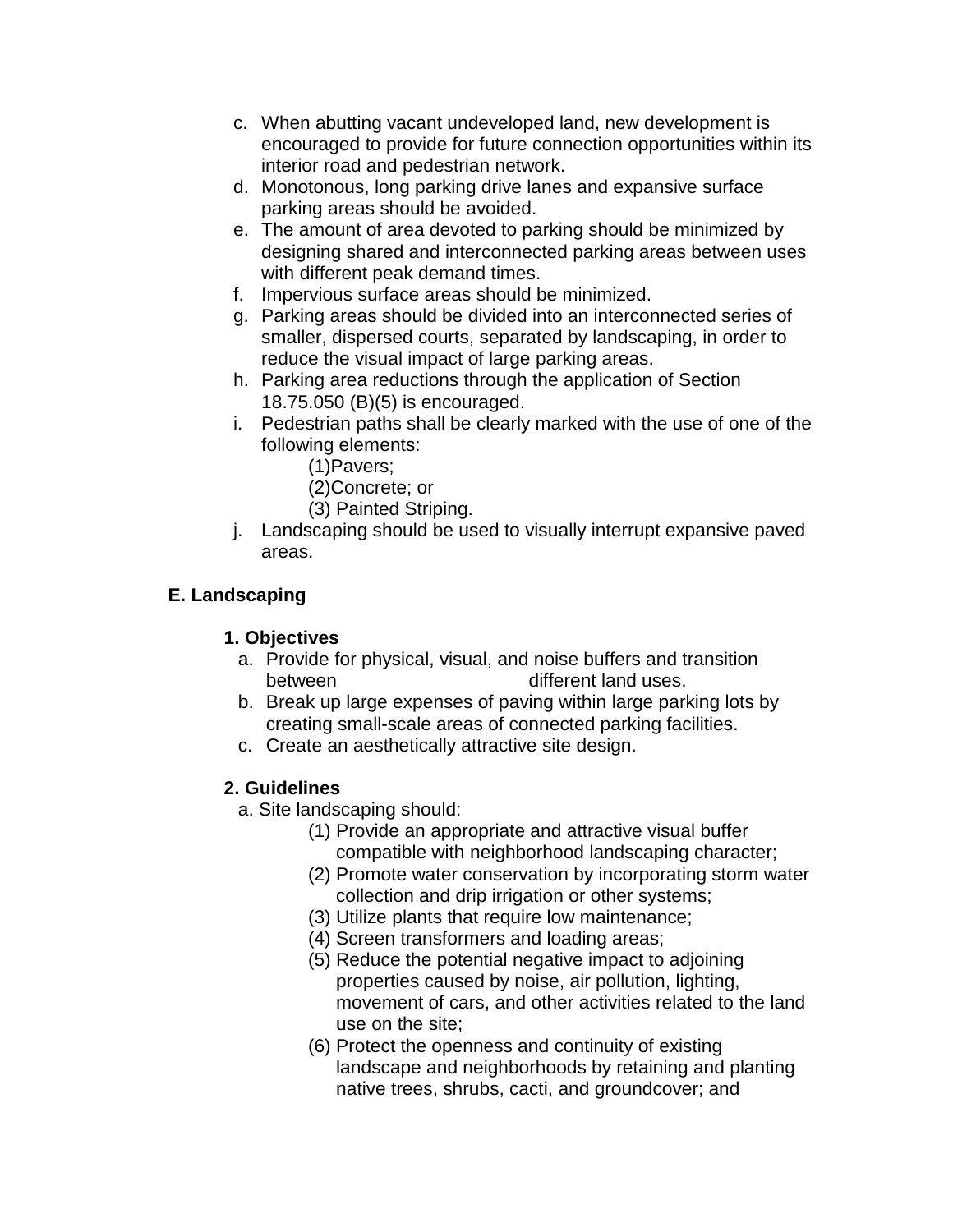(7) Encourage the use of landscape architectural design and scale representative of Pima County.

## **F. Site Design**

## **1. Objectives**

a. Improve the quality of commercial, industrial, multi-family, and single-family development design by providing guidelines that enhance and preserve the aesthetic character of gateway overlay zone.

b. Connect the buildings and pedestrian pathways to the street and adjacent sites by coordinating its placement with properties that conform to these design standards and guidelines.

## **2. Guidelines**

a. Multiple buildings on a site development shall be arranged to create outdoor gathering spaces by using one or more of the following elements:

- (1) Courts;
- (2) Plazas;
- (3) Patios;
- (4) Covered space; or
- (5) Seating areas.

b. New buildings or other site improvements should be similar in relation to size, bulk, view blockage, and scale to adjacent developments where existing developments conform to these design standards.

c. New construction should provide covered outdoor gathering spaces.

d. Plazas and courts should be accessible to pedestrians.

## **G. Signs**

## **1. Objectives**

a. Preserve and protect the public health, safety, welfare, and convenience.

b. Provide for an effective form of communication while preserving the scenic beauty of the desert environment.

c. Ensure that the signage is clear, and compatible with the character of the Gateway Overlay Zone.

d. Enhance the potential economic value and encourage quality development within the community.

## **2. Guidelines**

a. Design buildings with careful consideration for incorporation of signage and lighting.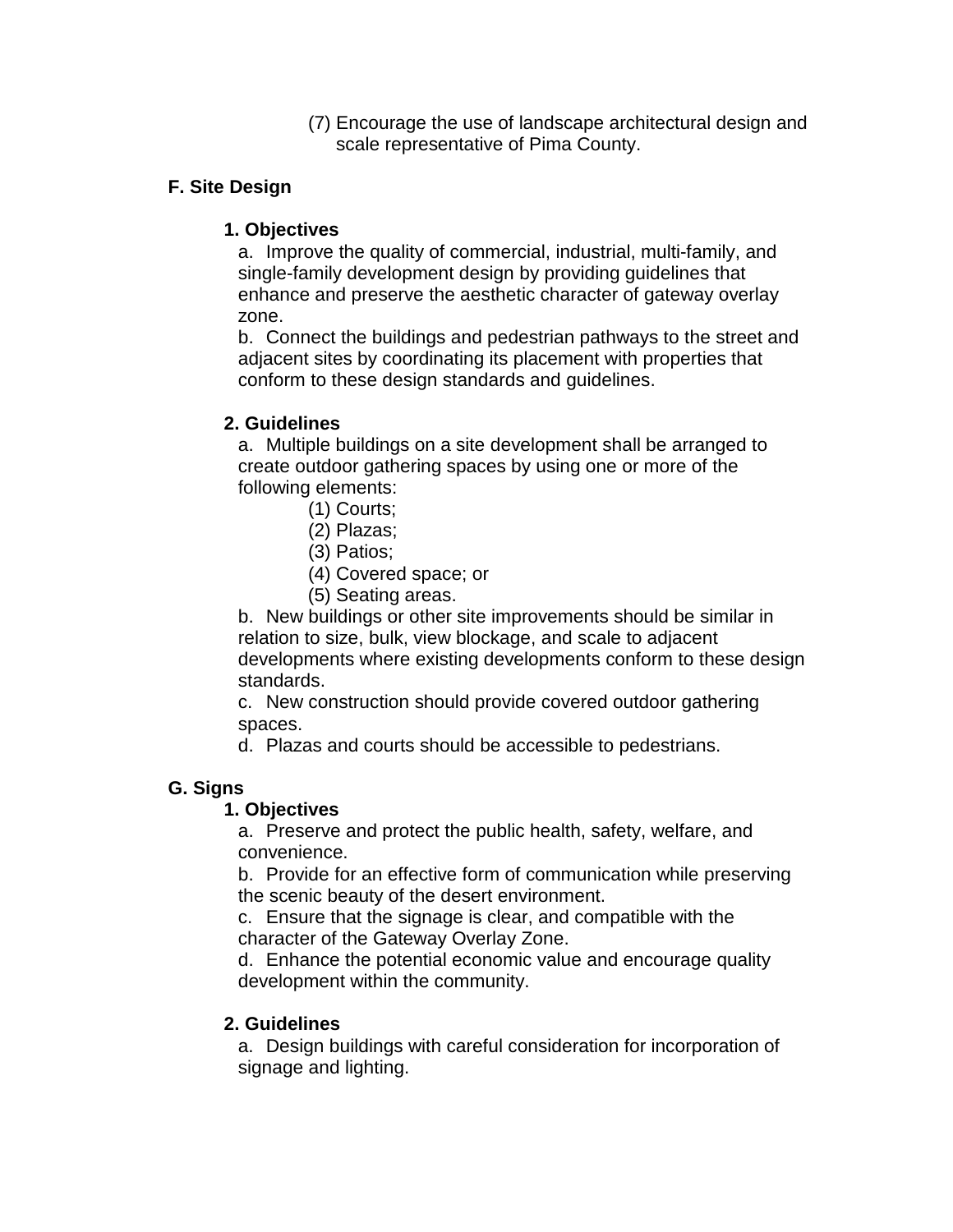b. Signage should contribute to the overall architectural and landscape theme.

c. Signage should be made of materials that can tolerate extreme weather.

d. Signage should be used to clearly identify public versus private/residential areas.

#### **H. Architectural Design.**

#### **1. Objective.**

a. Improve the quality of development in the Gateway Overlay Zone by instituting design standards and guidelines for new construction and alterations. The design guidelines and standards are intended to reflect the historic, natural, southwestern, or rural character of Pima County.

#### **2. Guidelines.**

a. Design buildings to incorporate features such as facades, roof forms, porches, window treatments, and architectural detailing that exemplify the heritage and historic character of the southwest.

b. Avoid the use of standardized "corporate or franchise" style in the design of buildings.

c. Avoid the use of standardized "cookie cutter" design in residential subdivisions.

d. Architectural design should stimulate interest at the street level.

- e. Roofs.
	- (1) Roof features should complement the character of the adjoining neighborhood.
	- (2) Variations in rooflines should be used to add visual interest and to reduce the appearance of large size structures.
	- (3) Gabled, stepped and peaked roofs to add variety and interest are encouraged.
	- (4) Parapets shall conceal flat roofs and air conditioning units and other roof top equipment.